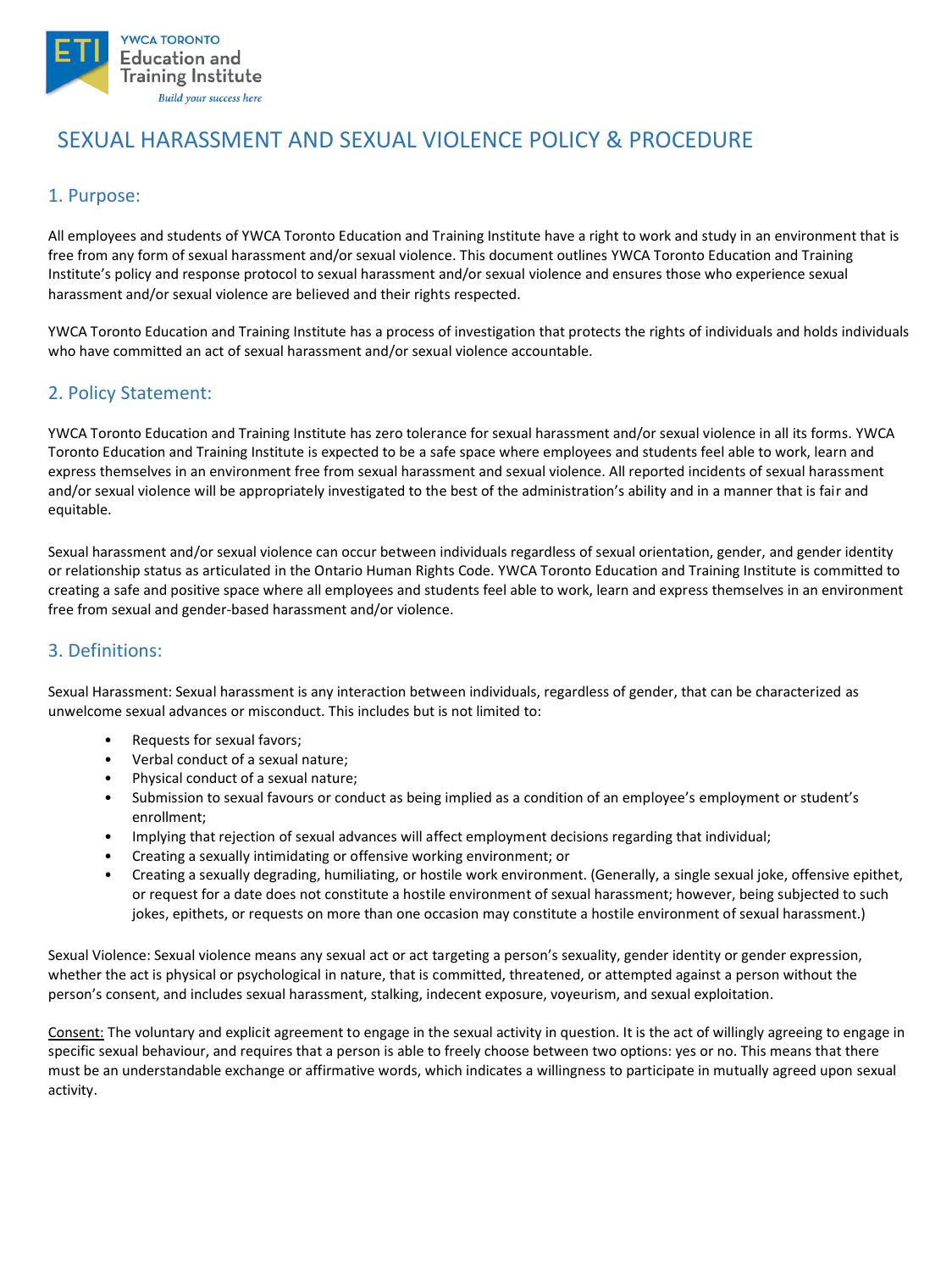It is imperative that all understand the following additional information:

- Silence or non-communication must never be interpreted as consent and a person in a state of diminished judgment cannot consent.
- A person is incapable of giving consent if they are asleep, unconscious, incapacitated or otherwise unable to communicate.
- A person who has been threatened or coerced (e.g. is not agreeing voluntarily) into engaging in the sexual activity is not consenting to it.
- A person who is drugged is unable to consent.
- A person may be unable to give consent when he/she is impaired by and/or under the influence of alcohol and/or drugs.
- A person may be unable to give consent if they have a mental disability preventing them from fully understanding the sexual acts.
- The fact that consent was given in the past to a sexual or dating relationship does not means that consent is deemed to exist for all future sexual activity.
- A person can withdraw consent at any time during the course of a sexual encounter. -A person may be incapable of giving consent to a person in a position of trust, power or authority.
	- o Any sexual relationship between an employee and a student, where the employee teaches or has professional contact with the student as part of their employment responsibilities, is prohibited.
	- $\circ$  Any sexual relationship between an employee with supervising responsibilities and an employee who reports to them, directly or indirectly, must be reported to their manager (includes Campus Director) and Human Resources
	- who will work with the parties to address any potential conflict of interest.
- Consent cannot be given on behalf of another person.

#### Survivor:

Someone who has experienced sexual harassment or sexual violence may choose to identify as a survivor. Individuals might be more familiar with the term 'victim'. The term survivor is used throughout this policy where relevant because some who have experienced sexual harassment or sexual violence believe they have overcome the violent experience and do not wish to identify with the victimization. It is the prerogative of the person who has experienced these circumstances to determine how they wish to identify.

### 4. Application:

This policy applies to all individuals working for YWCA Toronto Education and Training Institute and studying at YWCA Toronto Education and Training Institute, including employees and students. Employees are considered front line employees, temporary employees, contract service providers, contractors, volunteers, all supervisory personnel, managers, or directors.

Any contractor, supplier, volunteer or visitor who attends on campus will be subject to complaints if they engage in prohibited conduct. Where a complaint against the respondent is substantiated, YWCA Toronto Education and Training Institute will take appropriate action.

#### 5. Commitments:

- a) Assisting those who have experienced sexual harassment or sexual violence by providing choices, including detailed information and support, such as provision of and/or referral to counselling and medical care, and appropriate academic and other accommodation.
- b) Ensuring that those who disclose they have been sexually harassed or experienced sexual violence are believed, and that their right to dignity and respect is protected throughout the process of disclosure, investigation and institutional response.
- c) Addressing harmful attitudes and behaviours that reinforce that the person who experienced sexual harassment or sexual violence is somehow to blame for what happened.
- d) Treating individuals who disclose sexual harassment or sexual violence with compassion, recognizing that they are the final decision makers about their own best interests.
- e) Ensuring that internal investigation procedures are available in the case of sexual harassment or sexual violence, even when the individual chooses not to make a report to the police.
- f) Engaging in an appropriate investigation process that ensures fairness and due process.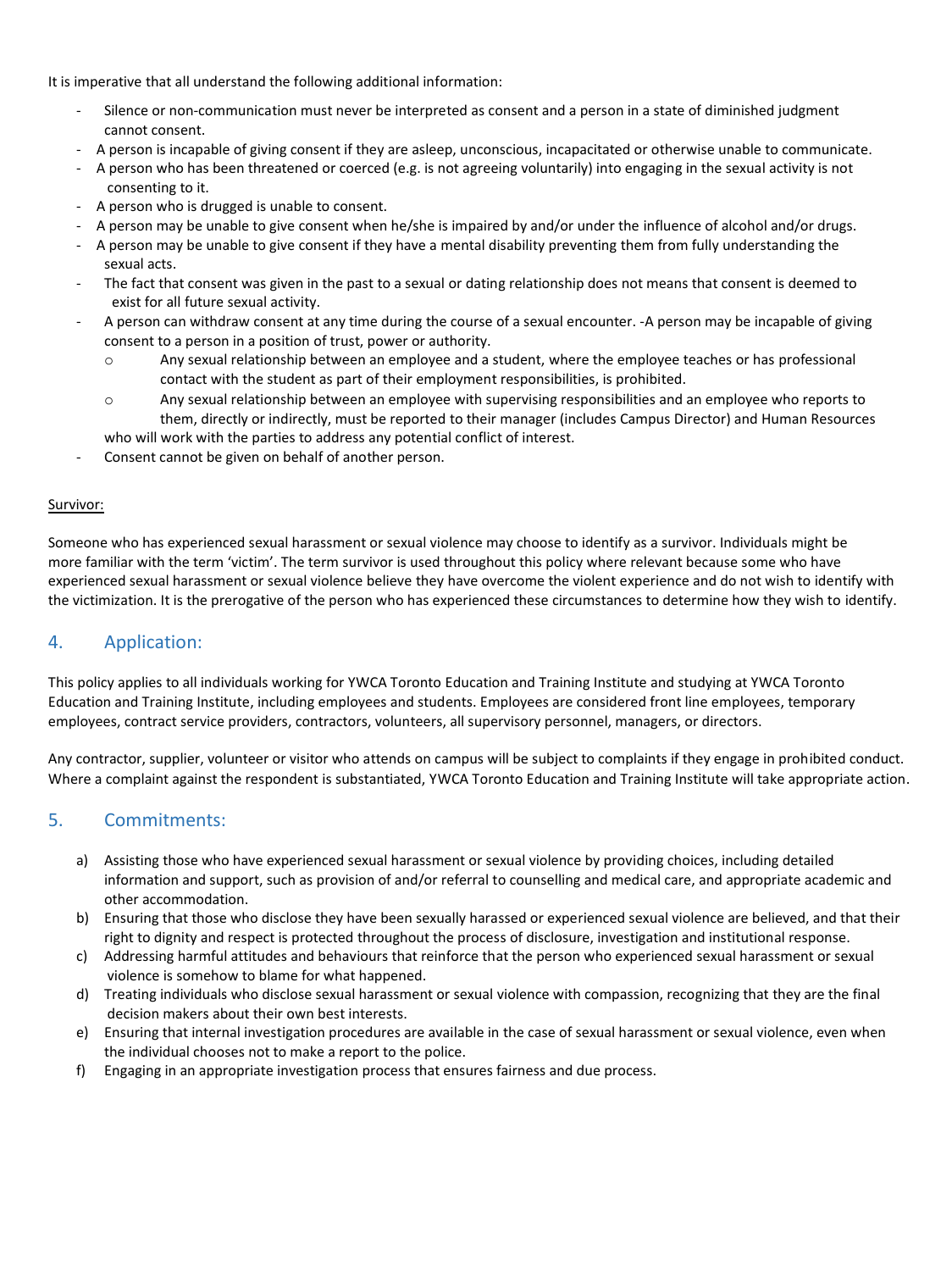- g) Contributing to the creation of a college atmosphere in which sexual harassment and sexual violence is not tolerated.
- h) Monitoring and updating our policies and procedures to ensure that they remain effective and in-line with other best practices.

# 6. Training, Reporting and Responding to Claims of Sexual Harassment and/or Sexual Violence

- a) YWCA Toronto Education and Training Institute will include a copy of the Sexual Harassment and Sexual Violence Policy in the Student Handbook and will include a statement in every student enrollment contract made between YWCA Toronto Education and Training Institute and our students indicating where the student can find the policy for review; and will provide a copy of the Sexual Harassment and Sexual Violence Policy to all managers (including corporate directors, owners, partners, other persons who manage or direct the college's affairs, and their agents), instructors, employees, and contractors, and will train them about the policy and its processes of reporting, investigating, and responding to complaints of sexual harassment and/or sexual violence involving our students.
- b) Any company participating in offering student internships on their premises must provide an undertaking in writing that it is in compliance with all applicable legislation, including the Ontario Human Rights Code and the Occupational Health and Safety Act and will provide students access to those policies should they encounter issues relating to sexual harassment and/or sexual violence in the workplace.
- c) Any YWCA Toronto Education and Training Institute management, instructor, employee, contractor, and/or student will immediately report incidents of sexual harassment and/or sexual violence upon becoming aware of them.
- d) Any YWCA Toronto Education and Training Institute management, instructor, employee, contractor, and/or student that has experienced sexual harassment and/or sexual violence are encouraged to come forward to report as soon as they are able to. Incidents should be reported to a manager, and/or the Director of Human Resources.
- e) If reported to a manager, all incidents will be escalated to the Director of Human Resources.
- f) Where YWCA Toronto Education and Training Institute becomes aware, or should be reasonably aware, of incidents of sexual harassment and/or sexual violence by a management member, instructor, employee, contractor, and/or student or against a management member, instructor, employee, contractor, and/or student, on or off YWCA property, YWCA Toronto Education and Training Institute will take all reasonable steps to ensure the safety of all employees and students.
- g) If students, in good faith, report an incident of, or make a complaint about, sexual violence, they will not be subject to discipline or sanctions for violations of the private career college's policies relating to drug or alcohol use at the time the alleged sexual violence occurred.
- h) Students who disclose their experience of sexual violence through reporting an incident of, making a complaint about, or accessing supports and services for sexual violence, will not be asked irrelevant questions during the investigation process by the private career college's staff or investigators, including irrelevant questions relating to the student's sexual expression or past sexual history.
- i) YWCA Toronto Education and Training Institute recognizes the right of the complainant not to report an incident of or make a complaint about sexual harassment and/or sexual violence or not request an investigation and not to participate in any investigation that may occur.
- j) Notwithstanding (g) above, where YWCA Toronto Education and Training Institute may be required by law or its internal policies to initiate an internal investigation and/or inform police without the complainant's consent if it believes the safety of members of its campus or the broader community is at risk.
- k) In all cases, including (g) above, YWCA Toronto Education and Training Institute will appropriately accommodate the needs of its employees and students who are affected by sexual harassment and/or sexual violence. Employees or students seeking accommodation should contact the manager or Director of Human Resources. In this regard YWCA Toronto Education and Training Institute will assist employees and/or students who have experienced sexual harassment and/or sexual violence in obtaining counselling and medical care, and provide them with information about sexual harassment and/or sexual violence supports and services available in the community as set out in **Appendix A** attached hereto. Employees and/or students are not required to file a formal complaint in order to access supports and services.

### 7. Complaint Process and Investigations

A complaint of sexual harassment and/or sexual violence can be brought forward under this policy by any employee or student. All formal complaints should be made in writing to the Director of Human Resources. The other officials, offices, or departments that will be involved in the investigation are the Vice President of Operations, Regional Director of Operations and Campus Director.

Upon receipt of a report of an incident or a complaint of alleged sexual harassment and/or sexual violence being made, the Director of Human Resources will respond promptly and:

- (i) Determine whether an investigation should proceed and if the complainant wishes to participate in an investigation;
- (ii) Determine who should conduct the investigation having regard to the seriousness of the allegation and the parties involved;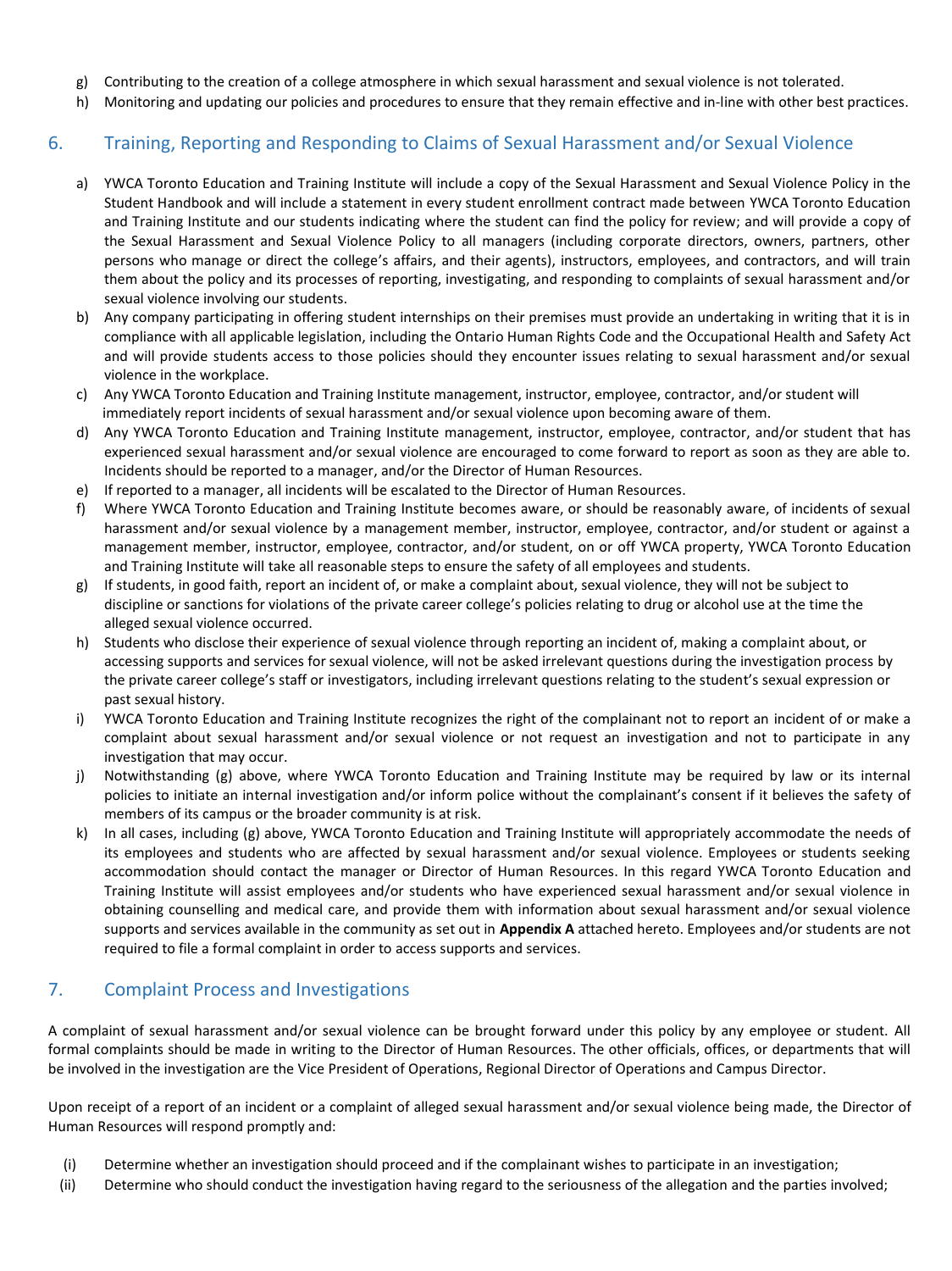- (iii) Determine whether the incident should be referred immediately to the police; In such cases where civil proceedings are commenced in respect of allegations of sexual harassment and/or sexual violence, YWCA Toronto Education and Training Institute may conduct its own independent investigation and make its own determination in accordance with its own policies and procedures; and
- (iv) Determine what interim measures ought to be put in place pending the investigation process such as removal of the respondent or seeking alternate methods of providing necessary course studies when involving a student.

YWCA Toronto Education and Training Institute will seek to achieve procedural fairness in dealing with all complaints. As such, no sanction and/or disciplinary action will be taken against a person or group without their knowledge where there is an alleged breach of this policy. Respondents will be given details of the allegations and an opportunity to answer to the allegations.

#### If you have Experienced Sexual Harassment or Sexual Violence

Go to a safe place where you can find physical safety and support.

- (i) Find a trusted friend or colleague.
- (ii) Call your local rape crisis line, if available.
- (iii) Go to or call your local sexual assault/domestic violence care centre if available.
- (iv) Call your local Police Service.

As an employee or student of YWCA Toronto Education and Training Institute you may be the first person to whom a survivor discloses about an act of sexual harassment and/or sexual violence. If you require support during this time you may contact the manager or human resources who will provide the guidance and information you may need. As the person hearing the disclosure you should not go beyond your own comfort level or expertise when responding to a disclosure. It is important to be supportive while referring survivors to the right person who can provide the help they need. You also need to know that receiving a disclosure can, itself, be traumatic and that supports are available to help you cope.

#### If you have received a report of an incident of sexual harassment and/or sexual violence

If an employee or student reports to you an incident of sexual harassment and/or sexual violence you need to immediately assess the situation and if you think the employee or student is at risk you must contact a local member of campus management or human resources. The manager and/or human resources will provide an immediate response to safety concerns.

A member of human resources or local management will be the complaint manager. They will work with the employee or student to provide:

- (i) Immediate appropriate assistance and support.
- (ii) Explain the sexual harassment and sexual violence policy and procedure to the employee or student and provide them with all relevant materials.
- (iii) Human Resources and local campus management will work together to set up a safety plan for the survivor.
- (iv) Ask the survivor if they wish to report the incident to the police and if they wish to report, contact the local Police Services to arrange for them to come to the campus to take the report. The complaint manager will be with the employee or student when they meet with the police. The survivor also has the right to have a friend or advocate with them when they report to police.

If the survivor wishes to file an internal complaint the complaints manager, working with human resources, will provide the following assistance:

- 1. Explain the options available for dealing with the complaint; informal or formal the complainant has the right to decide how they wish to address their complaint.
- 2. Ensure the survivor knows they have a right to have a support person with them throughout any process that may develop to address their complaint.
- 3. Explain how their complaint could be shared with other parties on a need to know basis only. We will limit the knowledge of the complaint to only those at the college who need to know in order to process the complaint or to assist in the investigation.
- 4. If the survivor decides to issue a formal written complaint, the complaints manager will assist in preparing and filing their internal complaint.
- 5. Once the complaint is written and approved by the complainant the complaints manager will contact human resources for assistance.
- 6. Interviewing the complainant to ensure a complete understanding of the allegation and gathering additional information that may not have been included in the written complaint such as the date and time of the incident, the persons involved, the names of any person who witnessed the incident and a complete description of what occurred.
- 7. Informing and interviewing the respondent of the complaint, providing details of the allegations and giving the Respondent an opportunity to respond to those allegations and to provide any witnesses the respondent feels are essential to the investigation.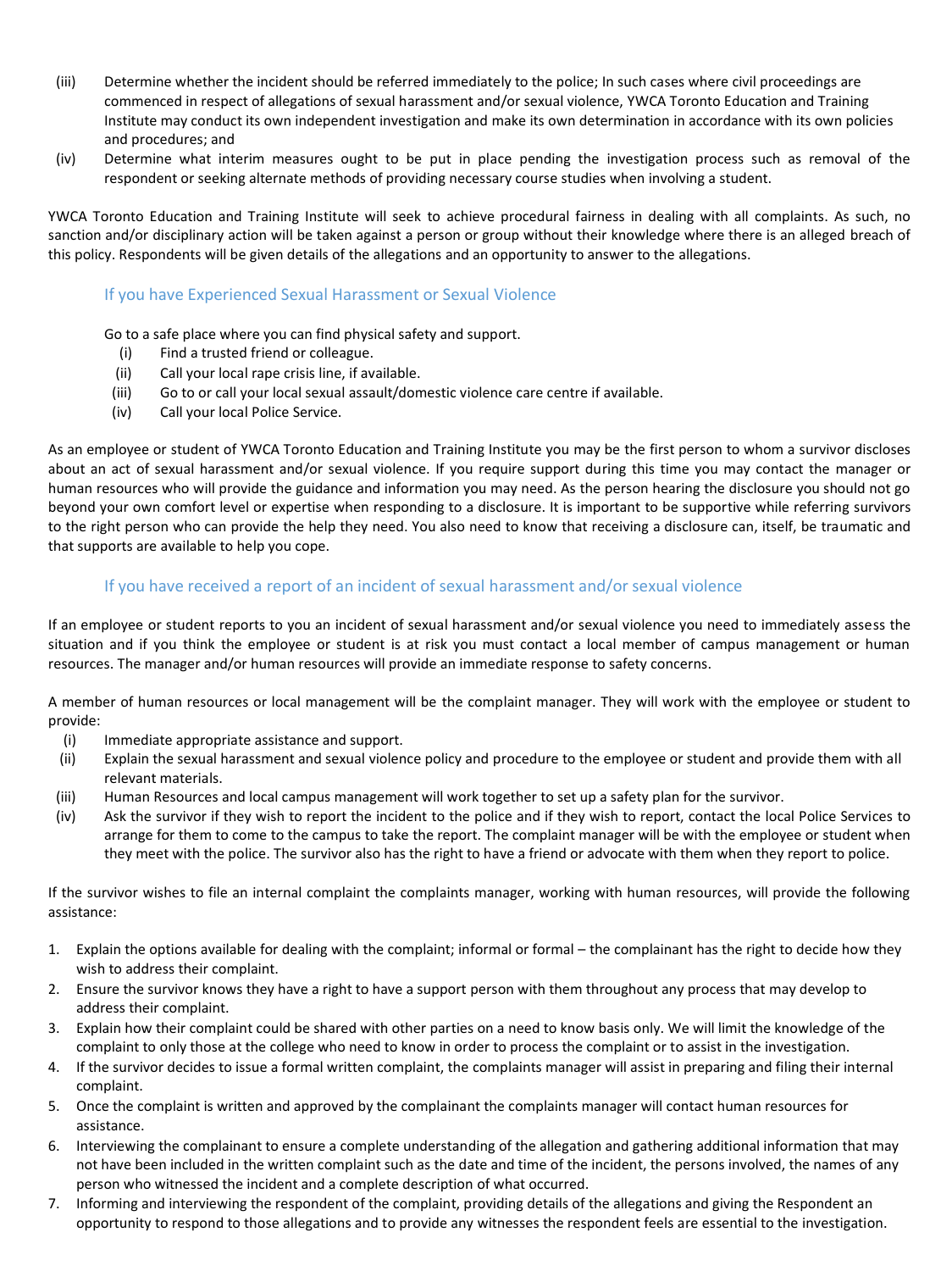The respondent will be provided with a copy of the complaint, and any written response to the complaint received will be shared with the complainant within seven (7) working days.

- 8. Interviewing any persons involved or who have, or may have, knowledge of the incident and any identified witnesses.
- 9. Ensure the complainant and respondent are kept up-to-date on the progress of their complaint.
- 10. Timeline for investigation is 30 working days.
- 11. Ensure the complainant has a safety plan and knows who to call if they are approached by the alleged perpetrator.
- 12. Work with operations to put in place any interim measures necessary to alleviate pressure academically or emotionally on the employee or student.
- 13. Ensure that the internal complaint investigation is fair and follows due process and timeliness.
	- Having pursued rights under this Policy or the Ontario Human Rights Code;
	- Having participated or co-operated in an investigation under this Policy or the Ontario Human Rights Code; or
	- Having been associated with someone who has pursued rights under this Policy or the Ontario Human Rights Code.

14. Upon completion of the investigation the complaints manager with support from human resources will:

- (i) Review all of the evidence collected during the investigation;
- (ii) Determine whether sexual harassment and/or sexual violence occurred; and if so
- (iii) Determine what disciplinary action, if any, should be taken as set out in Section 8 below.

#### Right to Withdraw a Complaint

A complainant has the right to withdraw a complaint at any stage of the process. However, YWCA Toronto Education and Training Institute may continue to act on the issue identified in the complaint in order to comply with its obligation under this Policy and/or its legal obligations.

# 8. Disciplinary Measures

If it is determined by YWCA Toronto Education and Training Institute that the Respondent did engage in sexual harassment and/or sexual violence, immediate disciplinary or corrective action will be taken. This may include:

- (i) Disciplinary action up to and including termination of employment of instructors or staff; or
- (ii) Expulsion of a student; and/or
- (iii) The placement of certain restrictions on the respondent's ability to access certain premises or facilities- and/or
- (iv) Any other actions that may be appropriate in the circumstances.

### 9. Appeal

Should the complainant or the respondent not agree with the decision resulting from the investigation, he or she may appeal the decision within seven (7) business days by submitting a letter addressed to the Director of Human Resources advising of the person's intent to appeal the decision.

#### 10. Making False Statements

If a person, in good faith, discloses or files a sexual harassment and/or sexual violence complaint that is not supported by evidence gathered during an investigation, that complaint will be dismissed and no record will be placed in the complainant's or respondent's file.

Disclosures or complaints that are found following investigation to be frivolous, vexatious or bad faith complaints, that is, made to purposely annoy, embarrass or harm the respondent, may result in sanctions and/or discipline against the complainant. Individuals who violate this Sexual Harassment and Sexual Violence Policy are subject to disciplinary and/or corrective action up to and including termination of employment of instructors or staff or expulsion of a student.

### Protection from Reprisals, Retaliation or Threats

It is contrary to this policy for anyone to retaliate, engage in reprisals or threaten to retaliate against a complainant or other individual for:

Individuals who violate the Sexual Harassment and Sexual Violence Policy are subject to disciplinary and/or corrective action, up to and including termination of employment of instructors and staff or expulsion of a student.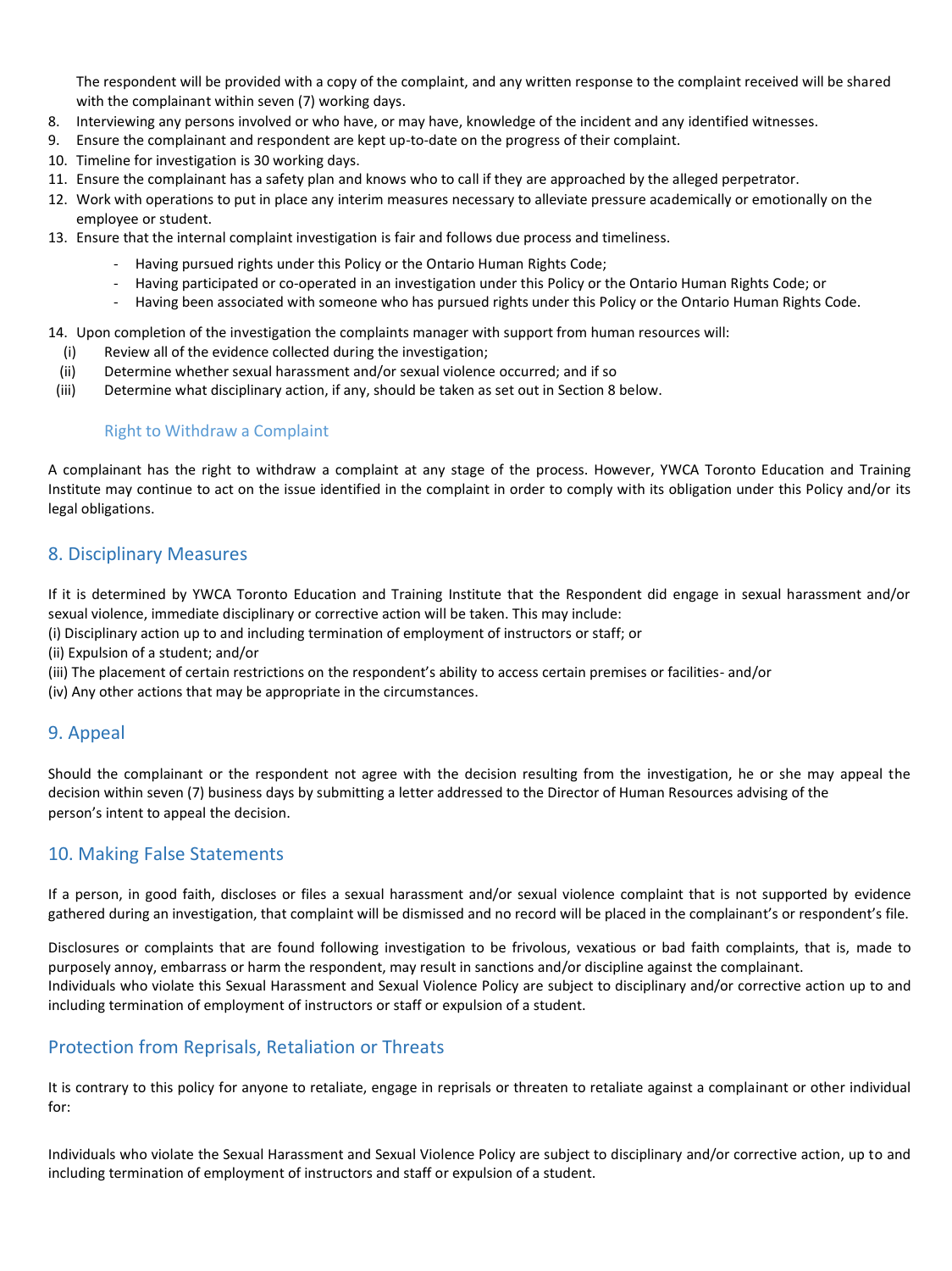# 11. Confidentiality

Confidentiality is particularly important to those who have disclosed sexual harassment and/or sexual violence concerns. The confidentiality of all persons involved in a report of sexual harassment and/or sexual violence must be strictly observed, and YWCA Toronto Education and Training Institute respects the confidentiality of all persons, including the complainant, respondent, and witnesses. Information provided by complainants is treated as confidential, but may be shared as is reasonably necessary to investigate the complaint and/or as may be required by YWCA's Policy and/or applicable law.

Confidentiality cannot be assured in the following circumstances:

-An individual is at imminent risk of self-harm;

-An individual is at imminent risk of harming another; and/or

-There are reasonable grounds to believe that others in the YWCA Toronto or greater community may be at risk of harm.

In such circumstances, information would only be shared with necessary services to prevent harm, and the name of the survivor would not be released to the public.

Confidentiality will be maintained by:

- (i) Ensuring that all complaints/reports and information gathered as a result of the complaint/reports will be only available to those who need to know for the purposes of the investigation, implementing safety measures and other circumstances that arise from any given case; and
- (ii) Ensuring that the documentation is kept in a separate file from that of the complainant or the respondent.

#### 12. Review

YWCA Toronto Education and Training Institute shall ensure that student input is considered in the development of its Sexual Harassment and Sexual Violence Policy and every time it is reviewed or amended.

YWCA Toronto Education and Training Institute will review its Sexual Harassment and Sexual Violence Policy three (3) years after it is first implemented and amend it where appropriate. This date is January 2025.

### 13. Collection of Student Data

YWCA Toronto Education and Training Institute shall collect and be prepared to provide upon request by the Superintendent of Private Career Colleges such data and information as required according to Subsections 32. 3 (8), (9) and (10) of Schedule 5 of the Private Career Colleges Act, 2005 as amended.